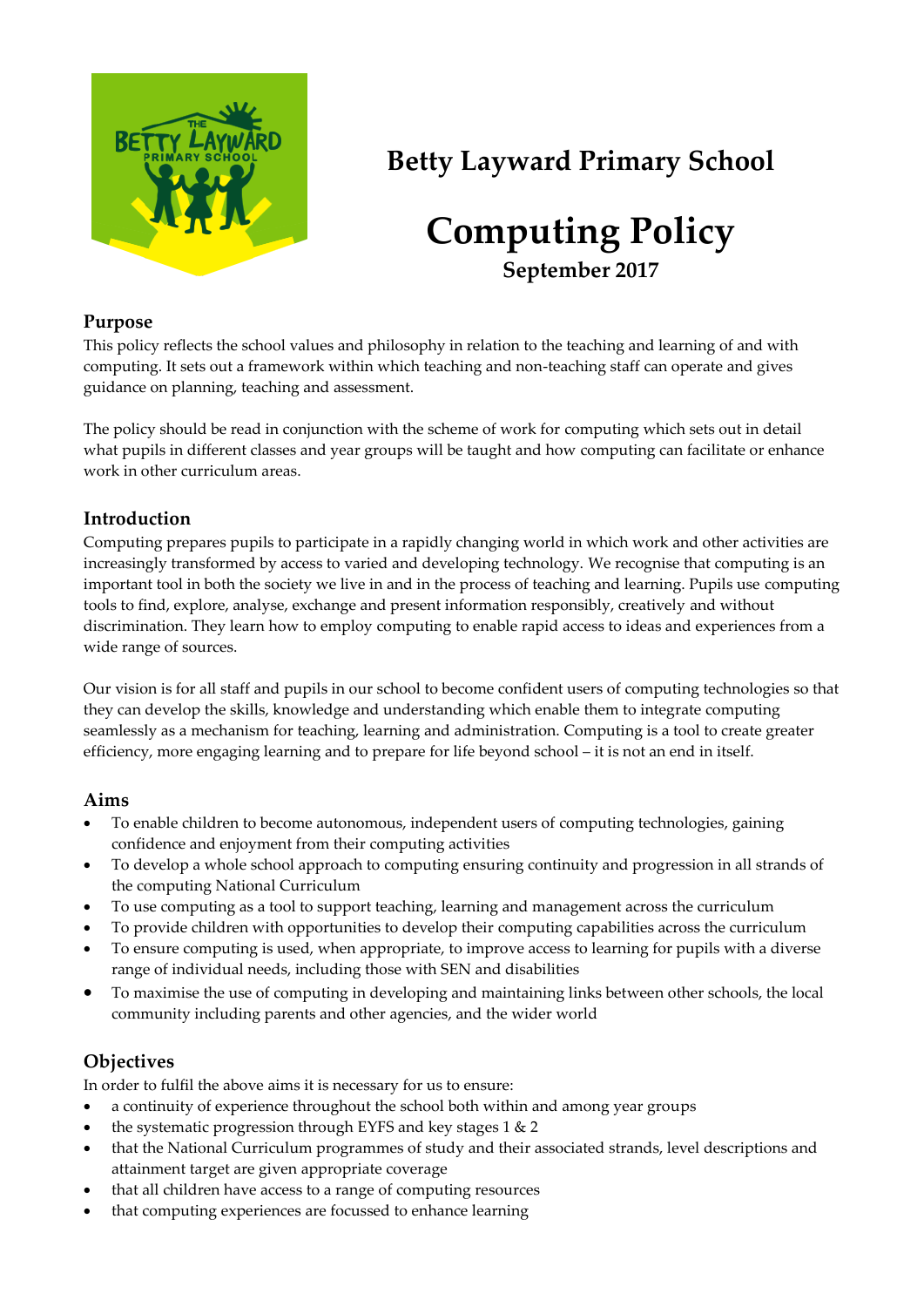- that cross curricular links are exploited where appropriate
- that children's experiences are monitored and evaluated
- that resources are used to their full extent
- that resources and equipment are kept up to date as much as possible
- that staff skills and knowledge are kept up to date

### **Curriculum Development & Organisation**

Betty Layward has followed the 'Rising Stars Switched On to Computing' scheme since September 2014 and will continue to incorporate this program during the 2016-17 academic year – whilst also combining a crosscurricular approach to Computing across all subject areas. This scheme of work actively addresses the National Curriculum aims for computing, with a strong focus on internet safety.

Teachers are supported in their teaching by a range of software, including iPad applications specifically arranged into key learning areas on staff and student iPads, which enables them to give pupils hands-on experience of each skill objective, and to assess skills learned. Teachers are then expected to extend pupils' use of these skills and their capability in computing through other subjects or a computing-related project.

Each class is allocated a weekly slot for computing – giving them priority use of the key stage1 or 2 laptop trolley (30 laptops), as well as cameras, Flip videos, microphones and Bebots and Probots. Each class is also able to sign up for additional time on a weekly basis to apply the use of computing to other subject areas. Weekly timetables are kept in the ICT suite, on the trolleys and are emailed to staff.

Each year group shares the use of 30 iPads in classrooms. These iPads are expected to be used across the curriculum to support teaching and learning. They are regularly updated and should staff require them to be changed or specific applications installed, they must contact our school ICT technicians (TurnItOn) using the support portal installed on all school computer desktops. Safety and upkeep of the iPads is the responsibility of each class teacher.

The computing suite/intervention teaching room also has another 9 desktop computers that can be used for SEN purposes or small-group work; and also for our twice weekly after-school computing club and once weekly homework club.

All classrooms have wall-mounted Promethean interactive white boards, which are set-up to allow use by all staff and students in the school.

## **Teaching & Learning**

Teacher's planning is differentiated to meet the range of needs in any class including those children who may need extra support, those who are in line with average expectations and those working above average expectations for children of their age.

A wide range of styles is employed to ensure all children are sufficiently challenged:

- Children may be required to work individually, in pairs or in small groups according to the nature or activity of the task.
- Different pace of working
- Different groupings of children groupings may be based on ability either same ability or mixed ability.
- Different levels of input and support
- Different outcomes expected

The computing coordinator will review teachers' computing plans to ensure a range of teaching styles is employed to cater for all needs and promote the development of computing capability.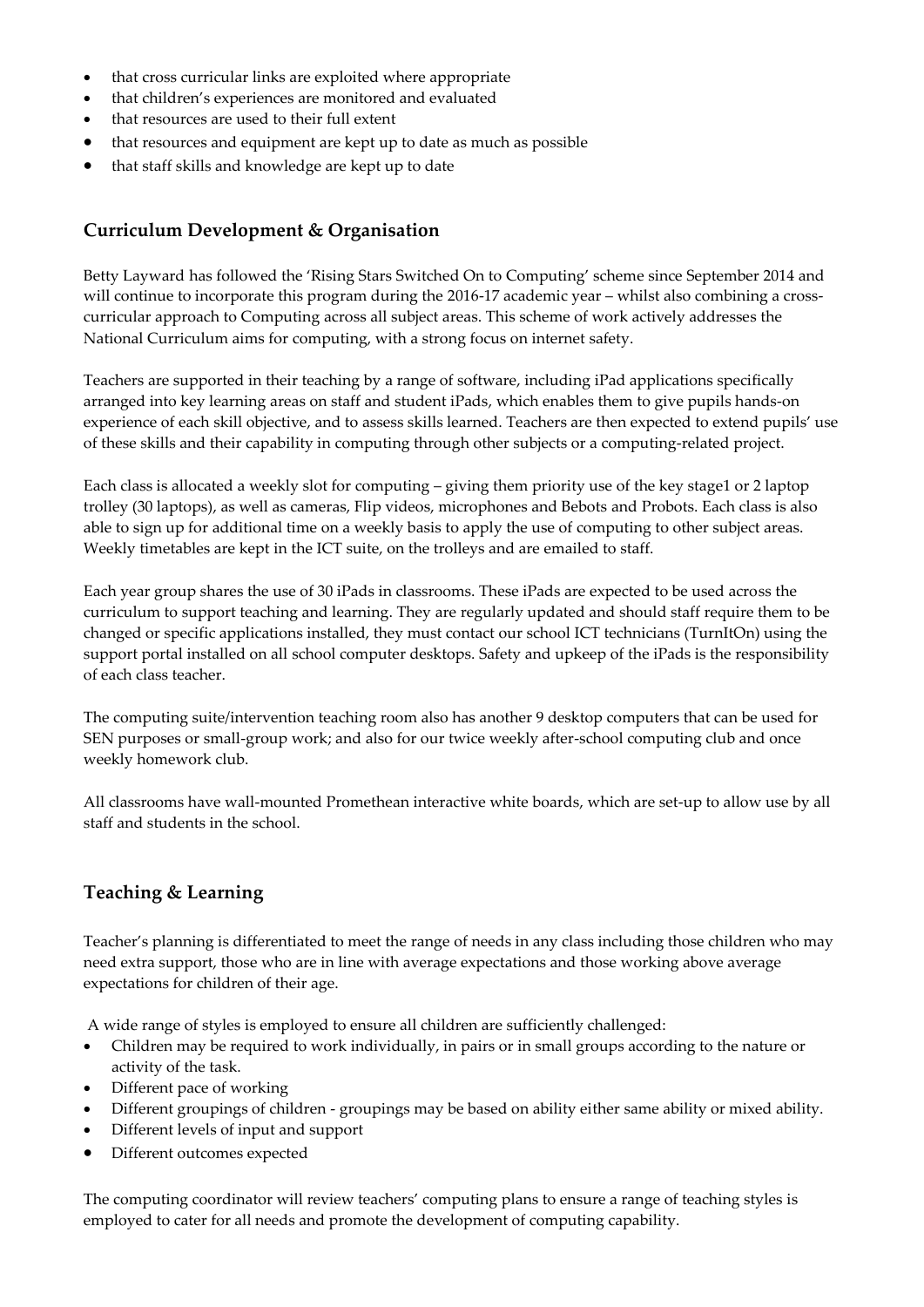The remit of all subject coordinators is to keep up to date with new software available for the teaching of their subject and to provide this where appropriate for teachers and pupils.

## **Equal Opportunities**

The National Curriculum states that, "All pupils, regardless of race, class or gender, should have the opportunity to develop computing capability."

It is our policy to ensure this by:

- ensuring all children follow the Skills Based Curriculum for computing
- keeping a record of children's computing use to ensure equal access and fairness of distribution of computing resources
- providing curriculum materials and software which are in no way class, gender or racially prejudice or biased
- monitoring the level of access to computers in the home environment to ensure no pupils are unduly disadvantaged
- establishing in-school time where children without home computers are given supervised access to computers, iPads and the internet.

## **Internet Safety**

#### **Our policies on internet safety and acceptable use are covered in separate documents.**

Internet access is planned to enrich and extend learning activities. The school has acknowledged the need to ensure that all pupils are responsible and safe users of the internet and other communication technologies such as email. Although the school offers a safe online environment through filtered internet access we recognise the importance of teaching our children about online safety and their responsibilities when using communication technology, both in and out of school. Internet safety is taught through computing and PSHE lessons and the principles are observed in all subject lessons where the internet is used. From Year 2 upwards, all pupils start the academic year with a unit on e-safety and sign AUPS. Any instances of activity outlined in the schools 'Prevent Duty' policy are to be reported immediately to the computing co-ordinator and Headteacher. Staff should refer to the school's 'Prevent Duty' policy in such instances. The computing coordinator and Headteacher should ensure that any required mitigation is undertaken as soon as possible after the incident is reported.

Our school computing co-ordinator has regular contact with the Hackney Learning Trust and participates in computing co-ordinator professional development. Each session involves specific focus on internet safety and how this is to be implemented and monitored in school.

#### **Management Information Systems (MIS)**

The school computer network enables efficient and effective access to and storage of data for the school's management team, teachers and administrative staff. The school complies with requirements for the management of information in schools. We currently use SIMs which operates on the school's administrative network and is supported by the Learning Trust.

Class teachers have access to attendance data, use the electronic register and input data for their class into Assessment Manager. The school has defined roles & responsibilities to ensure data is well maintained, secure and that appropriate access is properly managed with appropriate training provided.

#### **Assessment**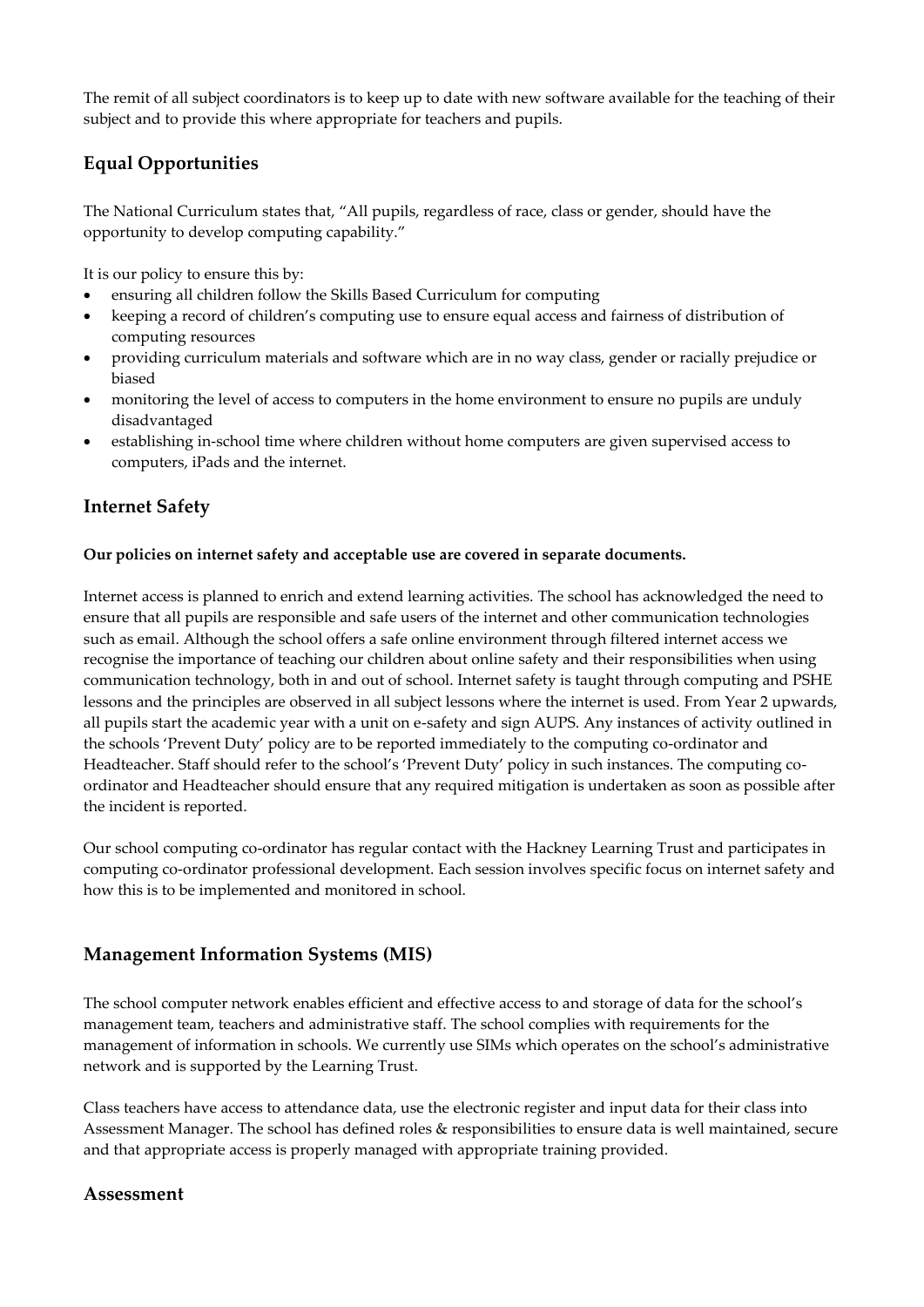Formative assessment occurs on a lesson by lesson basis based on the lesson objectives and outcomes for each child and is used to inform future planning. The school has implemented 'Target Tracker' as a means of student assessment data tracking as of September 2015. Staff training and extensive SLT training has been carried out and will be refreshed when needed at the discretion of the SLT. Computing is planned to be tracked using this program in the 2017-18 academic year.

Activities are planned during the block of skills teaching or at the end of it which enable summative assessments to take place where children's computing capability is assessed (this can be in another curriculum subject area). The Rising Stars Switched On to Computing scheme of work includes written assessment grids which should be uploaded to the school server assessment folder for each year group upon completion. Any evidence (screenshots/photographs/blogs/page addresses) should also be uploaded to this area of the server for review by the computing co-ordinator and the SLT.

### **Inclusion**

We recognise computing offers particular opportunities for pupils with special educational needs and gifted and/or talented children and /or children with English as an additional language, for example. computing can cater for the variety of learning styles which a class of children may possess.

Using computing technologies can:

- increase access to the curriculum
- raise levels of motivation and self esteem
- improve the accuracy and presentation of work
- address individual needs

Dyslexic pupils currently learn to touch type (daily sessions are held in the computing suite during assembly). In addition, pupils with fine motor difficulties which affect their handwriting abilities or dyslexia can use laptops or iPads for their writing. 'Clickr6' has been introduced school-wide since October 2015 and will be monitored and reviewed by the school SEN co-ordinator under his/her portfolio.

Teaching and learning in all subjects is expected to use the wide variety of games and teaching tools available through the internet, iPads, Activ Primary, TES and the London Grid for Learning.

## **Roles & responsibilities**

#### **Senior Management**

The overall responsibility for the use of computing rests with the senior leadership of the school. The Headteacher, in consultation with staff:

- determines the ways computing should support, enrich and extend the curriculum
- decides the provision and allocation of resources
- approves ways in which developments can be assessed, and records maintained
- ensures that computing is used in a way to achieve the aims and objectives of the school
- ensures that there is a computing policy, and identifies a computing coordinator
- ensures that computing is used for its intended purpose and any breach of Internet safety and acceptable use does not breach the school's 'Prevent Duty' policy

#### **Computing Coordinator**

There is a designated computing coordinator to oversee the planning and delivery of computing within the school.

The computing coordinator is responsible for: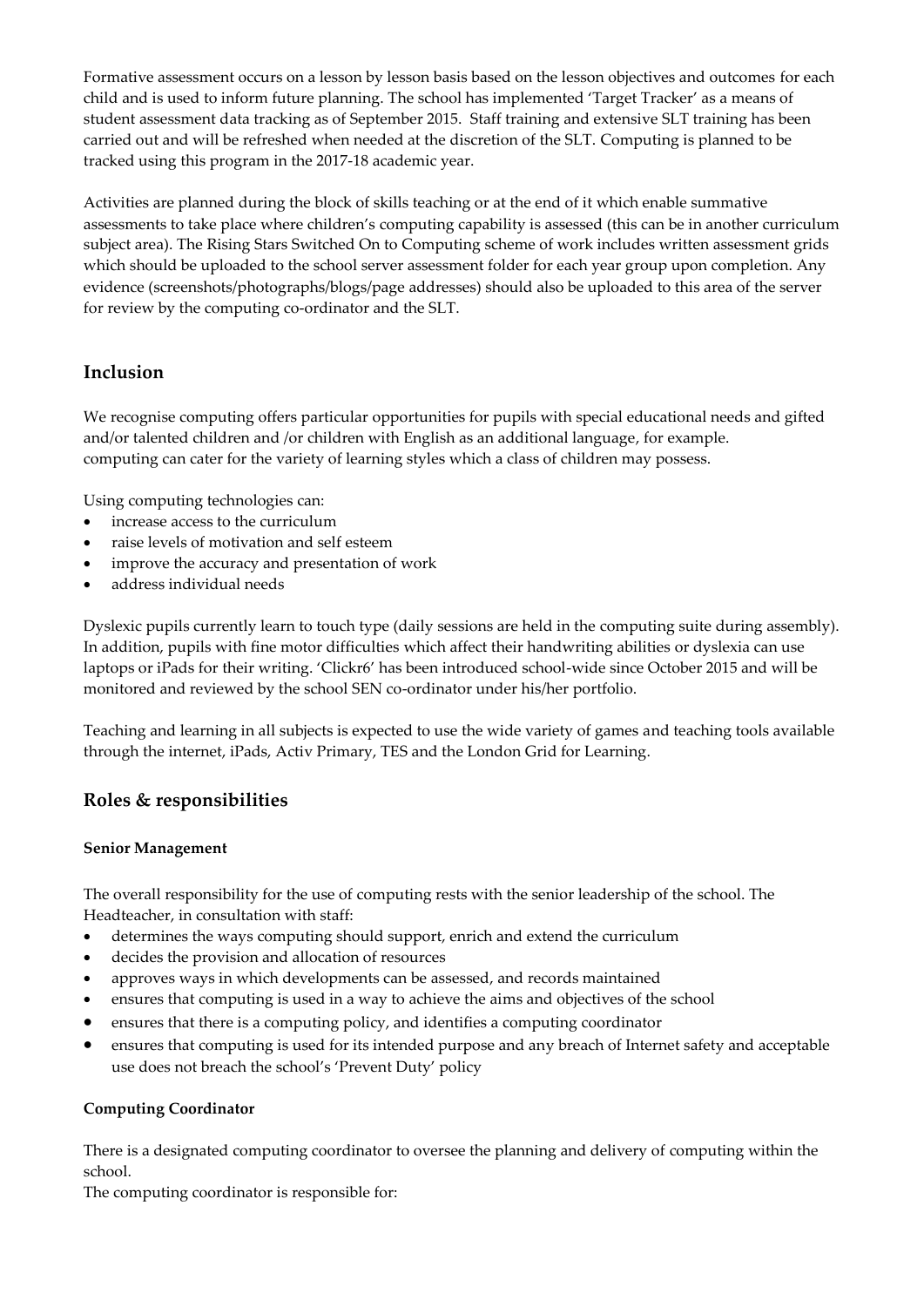- raising standards in computing as a National Curriculum subject
- facilitating the use of computing across the curriculum in collaboration with all subject coordinators
- providing or organising training to keep staff skills and knowledge up to date
- advising colleagues about effective teaching strategies and purchasing resources (although computing resources pertaining to individual subjects are the responsibility of each subject coordinator)
- monitoring the delivery of the computing curriculum and reporting to the Headteacher on the current status of the subject
- keeping up to date with e-safety issues and relaying these to our school community
- ensuring equipment is maintained, upgraded and replaced and that the school keeps up to date with new developments and initiatives in computing

The computing coordinator is not the technician. Issues involving the upkeep of hardware and the installation of new software are the job of the school's IT Technicians from the ICT company 'TurnItOn' (one staff member on the premises one day per week for 37 weeks of the year). In addition, the Premises Manager, Terry Purdy, is also involved in day to day maintenance of hardware and systems.

#### **The Subject Coordinator**

There is a clear distinction between teaching and learning *in* computing and teaching and learning *with* computing. Subject coordinators should identify where computing could be used in their subject schemes of work. This might involve the use of short dedicated programs that support specific learning objectives or involve children using a specific application which they have been taught how to use as part of their computing study and are applying those skills within the context of another curriculum subject. Subject coordinators work in partnership with the computing coordinator to ensure all National Curriculum statutory requirements are being met with regard to the use of computing within curriculum subjects.

#### **The Classroom Teacher**

Even though whole school co-ordination and support is essential to the development of computing capability, it remains the responsibility of each teacher to plan and teach appropriate computing activities and assist the co-ordinator in the monitoring and recording of pupil progress in computing.

#### **Governors**

Governors are responsible for the overall direction of the school and for encouraging pupils' moral, social and cultural development. A strong partnership between the governing body and the school on issues of computing development, resourcing and e-safety is essential for a dynamic, relevant and inspirational environment.

### **Monitoring**

Monitoring computing will enable the computing coordinator to gain an overview of computing teaching and learning throughout the school. This will assist the school in the self-evaluation process identifying areas of strength as well as those for development.

In monitoring the quality of computing teaching and learning the computing coordinator:

- Scrutinises plans to ensure full coverage of the computing curriculum requirements
- Observes computing teaching and learning in the classroom
- Hold discussions with teachers
- Analyses assessment data also in conjunction with other subject leaders in cross-curricular activites.